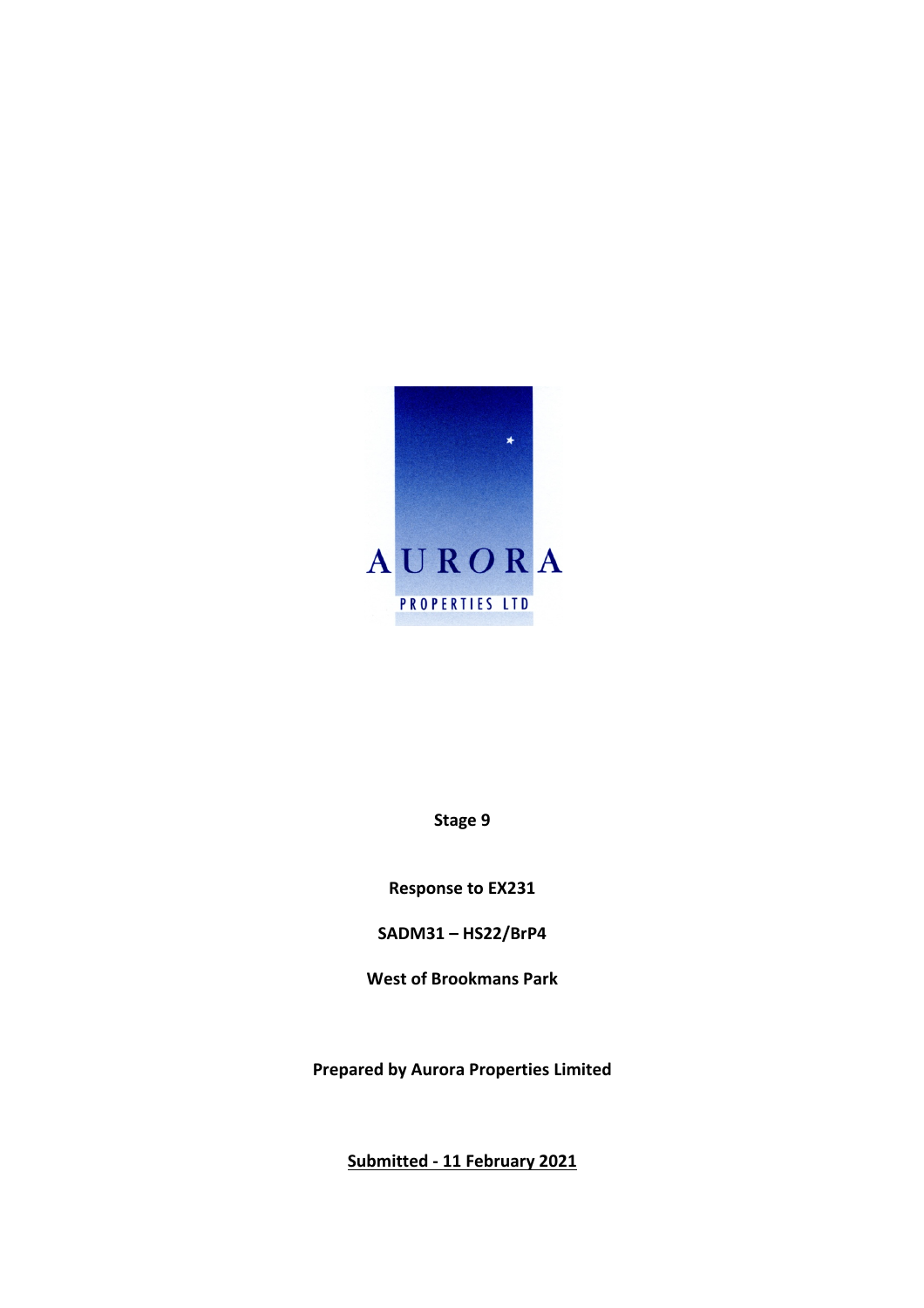

## **Response to EX231 (HS22/BrP4) – SADM31**

- 1. The Inspector has invited submissions in respect of EX231, which contains a statement of common ground between WHBC and the Royal Veterinary College (RVC) and Hill Residential Ltd (Hill).
- 2. HS22/BrP4 was allocated in the submission Plan based on the evidence available to the Council in 2016. That was limited to the SKM Stage 1 (strategic) Green Belt review and the WHBC Stage 2 (site specific) Green Belt review.
- 3. Following the Hearing Session in September 2017, the Inspector requested the Council to undertake a further Green Belt review. The Council appointed Land Use Consultants (LUC) for that purpose. The LUC report (Stage 3 Green Belt review) was dated August 2018 and published in September 2018.
- 4. The Inspector made clear in his note dated December 2017 that the purpose of the Stage 3 review was to assist the making of more informed judgments on the soundness of different development strategies in a Green Belt context.
- 5. It follows from the Inspector's reasoning that the Stage 3 Green Belt review would potentially amend the Council's evidence, with the consequence that sites which had been allocated in the submission Plan might be found to be unsound from a Green Belt perspective and sites which had not been allocated in the Plan might be found to be less harmful if released from the Green Belt.
- 6. NPPF 2012 Paragraph 182 specifically requires that the Plan should be the *"most appropriate strategy".* The LUC Stage 3 Green Belt review caused the Council to recognise that the submitted Plan was not the most appropriate strategy, or even an appropriate strategy. It was therefore resolved by the Council to delete HS22/BrP4 from the submitted Plan (together with HS24/BrP7, HS29/Cuf12 and HS30/Cuf7). However. that outcome can only be achieved with the acquiescence of the Inspector, who is the only person who can recommend Main Modifications to the submitted Plan under Section 20 (7C) of the Planning and Compulsory Purchase Act 2004, in order to make it sound.
- 7. It would clearly be perverse for the Inspector to require a Green Belt review for the purposes of making more informed judgments about which sites should be released from the Green Belt and to then prevent the Council from advancing and implementing those recommendations at the Examination.
- 8. In addition to finding that the release of HS22/BrP4 would cause High harm to the Green Belt, the Council should also be mindful that all of the surrounding land to the north, south and west of HS22/BrP4 was found to be Very High harm. Clearly, the impact of HS22/BrP4 on the openness and permanence of that surrounding "essential to retain" Green Belt land is a material consideration.